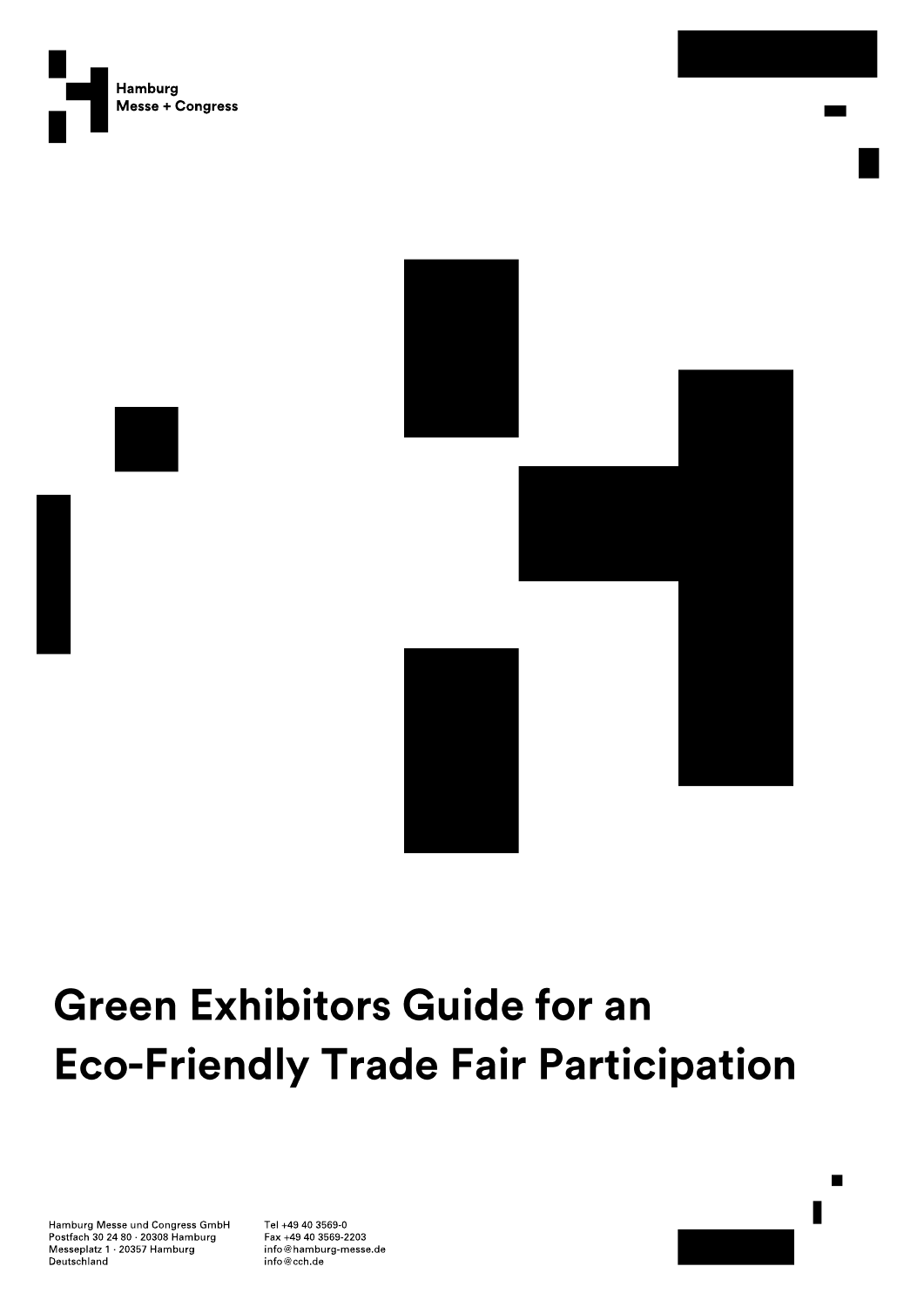

# **Green Exhibitors Guide for an Eco-Friendly Trade Fair Participation**

Climate protection is an issue that affects us all. Please note the following tips to make a positive contribution.



#### **Waste Management**

- Create awareness for the responsible use of resources
- Separate waste (recyclables, paper, organic, residual waste): for this various bags are available in the service booking shop



### **Catering**

- Use seasonal, regional and organic products and choose sustainable caterers like our service partner Käfer Service Hamburg GmbH
- Avoid disposable packaging through reusable alternatives and food leftovers through precise calculations



#### **Materials**

- Reduce print materials (e.g. brochures, signage) and provide them on certified sustainable paper or, at best, digitally
- Offer sustainable give-aways and decorations



#### **Mobility**

- Use public transport and (rental) bicycles [\(see website under Travel\)](https://www.hamburg-messe.de/en/travel)
- Prefer low-emission vehicles, car pools and short distances